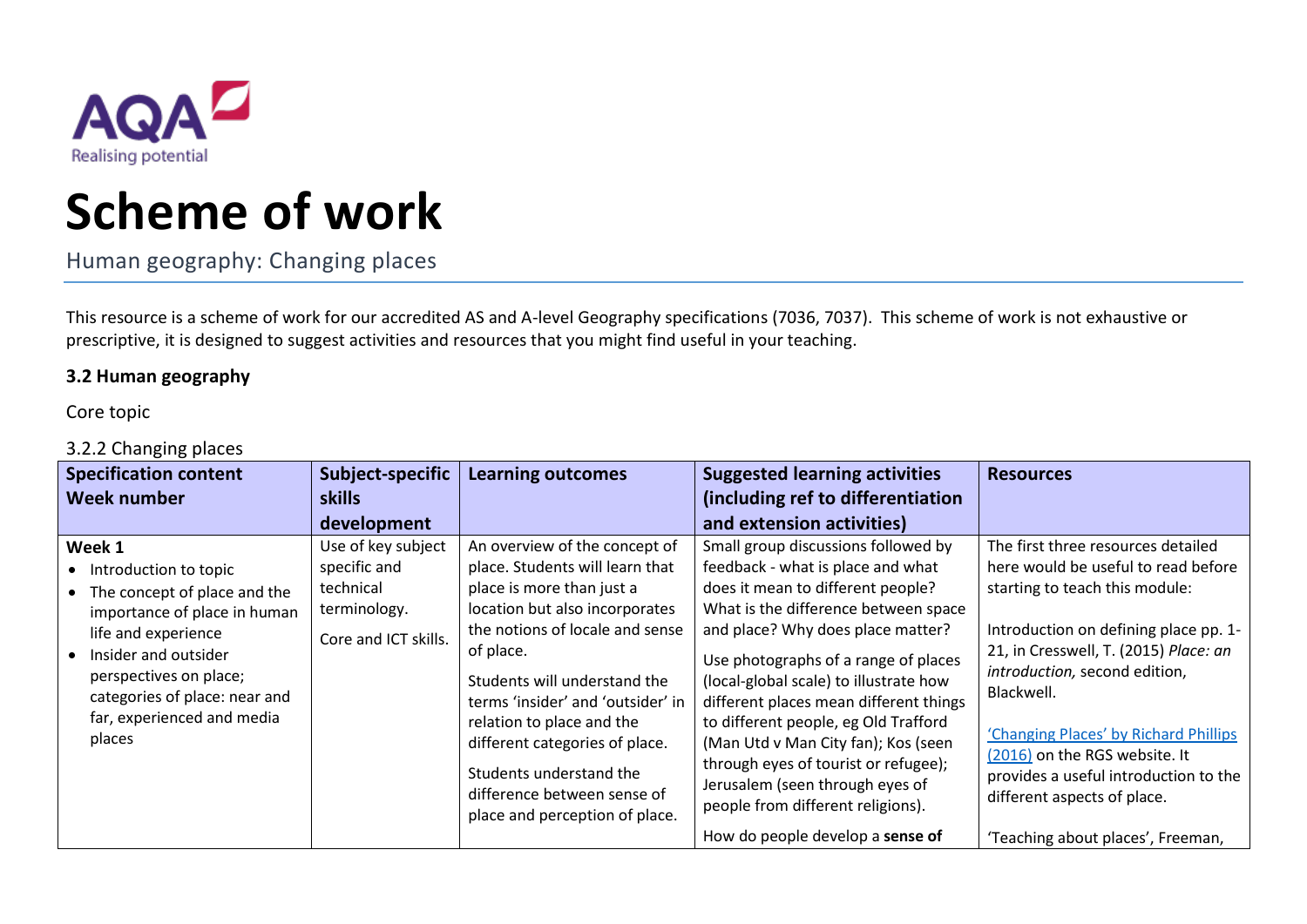|                 |                    | place? This can be linked to the                                          | D. and Morgan, A. (2014) Teaching       |
|-----------------|--------------------|---------------------------------------------------------------------------|-----------------------------------------|
|                 |                    | notions of experienced place and near                                     | Geography, 39:3.                        |
|                 |                    | place. Get students to think of a place                                   |                                         |
|                 |                    | special to them and write down a                                          | Cultural Geographer Jon Anderson        |
|                 |                    | number of words to describe their                                         | has written a good book on place        |
|                 |                    | feelings about that place. They might                                     | entitled Understanding Cultural         |
|                 |                    | want to describe a few of their                                           | Geography: Places and Traces,           |
|                 |                    | experiences there. In groups, ask                                         | (2015). It is also worth looking at his |
|                 |                    | them to compare their paragraphs.                                         | 'Spatial manifesto' webpage which       |
|                 |                    | Are they positive/negative? Does                                          | has useful resources and                |
|                 |                    | everyone feel the same way? If not,                                       | PowerPoints for teaching about          |
|                 |                    | why not? How might their different                                        | Place. There are also ideas here for    |
|                 |                    | personal experiences affect the way                                       | fieldwork.                              |
|                 |                    | they feel about it? How might factors                                     |                                         |
|                 |                    | such as gender, ethnicity etc affect                                      | Create word clouds by copying           |
|                 |                    | feelings? They could use these words                                      | and pasting text into Wordle            |
|                 |                    | to produce a 'Wordle'.                                                    |                                         |
|                 |                    | Alternatively students could work                                         | Sense of Place toolkit for              |
|                 |                    | collectively to produce a local 'sense                                    | Morecambe Bay                           |
|                 |                    | of place toolkit' to highlight what is                                    |                                         |
|                 |                    | special about their local area. See                                       | Snowdonia sense of place                |
|                 |                    | Morecambe Bay and Snowdonia NP                                            |                                         |
|                 |                    | examples.                                                                 | There are a number of TED talks         |
|                 |                    |                                                                           | focused on ideas around sense of        |
|                 |                    | Repeat the same exercise for a media                                      | place.                                  |
|                 |                    | place/somewhere the students have                                         |                                         |
|                 |                    | not visited. How would they describe                                      | The RGS resource entitled 'Creating     |
|                 |                    | it? How have they developed                                               | a sense of place in the school          |
|                 |                    | feelings/perceptions about this place?                                    | grounds' is more for younger            |
|                 |                    |                                                                           | students, but ideas could be            |
|                 |                    | <b>Extension: research the three</b>                                      | adapted.                                |
|                 |                    | theoretical approaches to studying                                        |                                         |
|                 |                    | place: descriptive, social                                                | Useful ideas and discussion about       |
|                 |                    | constructionist and phenomenological                                      | perceptions of place can be found at    |
|                 |                    |                                                                           | GeogSpace                               |
|                 |                    |                                                                           |                                         |
| <b>Week 1-2</b> | Use of key subject | Students will be able to detail a $ $ Small group discussions followed by | The UK Commission for Architecture      |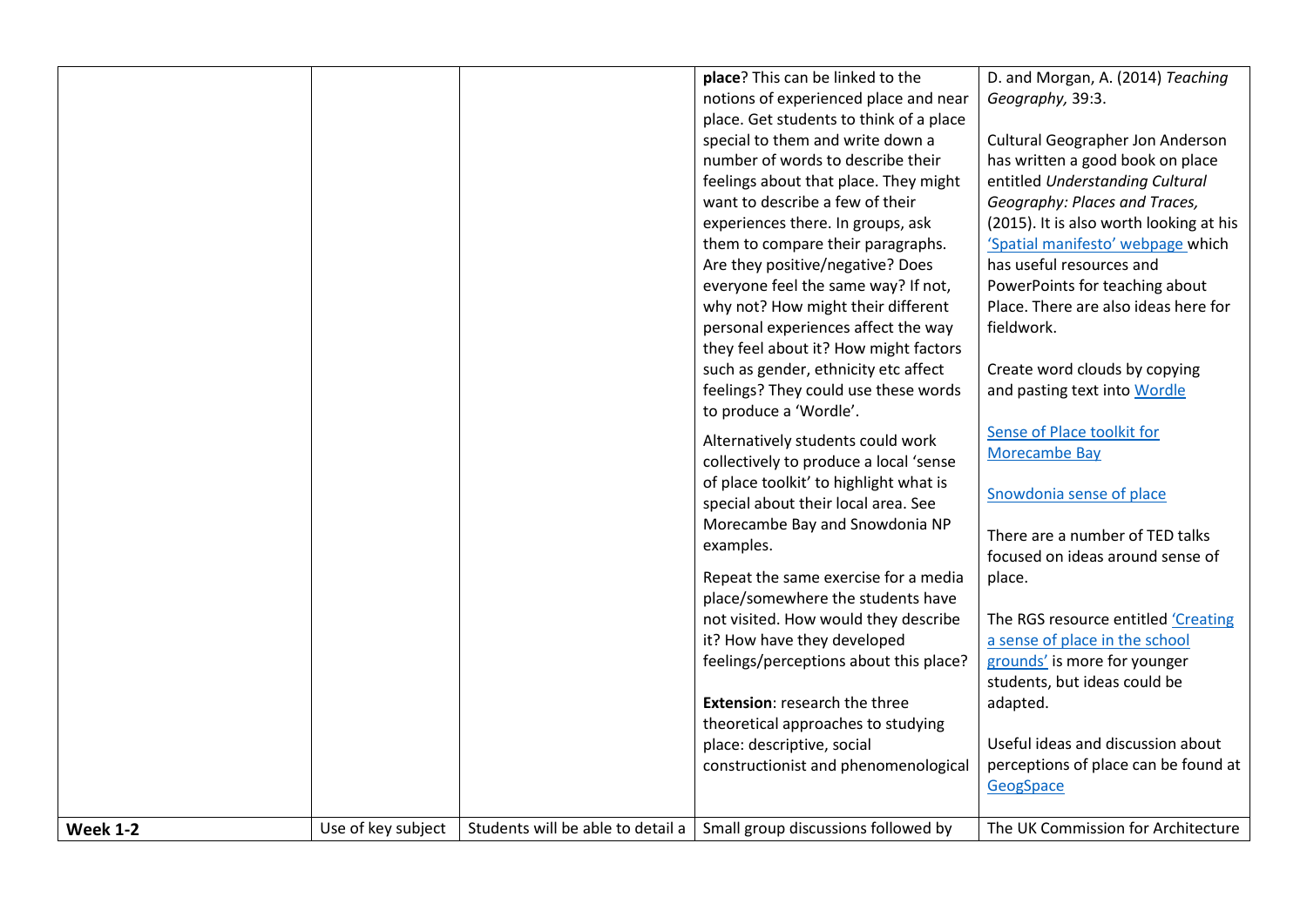| • Factors contributing to the | specific and         | range of human and physical     | feedback - what factors contribute to      | and the Built Environment (CABE)        |
|-------------------------------|----------------------|---------------------------------|--------------------------------------------|-----------------------------------------|
| character of places           | technical            | factors which contribute to the | a place's unique character? Could          | which ran from 1999 to 2011,            |
| <b>Endogenous factors</b>     | terminology.         | character of place.             | refer to languages, dialect, belief        | highlighted the importance of           |
| Exogenous factors             | Online research.     |                                 | systems, rituals, clothing, products,      | architecture in defining place. It also |
|                               |                      | Students will be able to define | services, etc.                             | promoted a place-based orientation      |
|                               | Evaluating and       | the terms endogenous and        | Using a local map (1:25000 OS map),        | to learning and produced lots of        |
|                               | presenting           | exogenous.                      | get students to look at the physical       | place-based resources for schools.      |
|                               | findings from        |                                 | geography of the local area: relief,       | These archived resources can be         |
|                               | research.            |                                 | height, aspect, drainage etc. Discuss      | found at The National Archives          |
|                               | Core and ICT skills. |                                 | how these have affected the                | website.                                |
|                               |                      |                                 | development and character of the           | A variety of maps from the past can     |
|                               |                      |                                 | place and then consider the impact of      | be viewed at Old Maps.                  |
|                               |                      |                                 | humans. Compare old and new maps.          |                                         |
|                               |                      |                                 | How has the area changed? Why?             | Vision of Britain shows how the         |
|                               |                      |                                 |                                            | country has changed over time.          |
|                               |                      |                                 | Show YouTube clip parody of 'New           | In the book, Space, Place and           |
|                               |                      |                                 | York state of mind' based on               | Gender, (1994), Doreen Massey           |
|                               |                      |                                 | Newport, South Wales. Students             | uses her own local area (Kilburn        |
|                               |                      |                                 | could write a parody for their local       | High Street, London) to illustrate      |
|                               |                      |                                 | place.                                     | that place is influenced by             |
|                               |                      |                                 |                                            | constantly changing elements of a       |
|                               |                      |                                 | What kind of factors affect place?         | wider world.                            |
|                               |                      |                                 | Globalization and localization: follow     |                                         |
|                               |                      |                                 | the example of Doreen Massey and           |                                         |
|                               |                      |                                 | take a walk down your local high           |                                         |
|                               |                      |                                 | street. Does it have chain stores or       |                                         |
|                               |                      |                                 | independent shops? Are there signs of      |                                         |
|                               |                      |                                 | different cultures and languages?          |                                         |
|                               |                      |                                 | Produce an annotated photographic          |                                         |
|                               |                      |                                 | display. Is it a 'clone town' or is it     |                                         |
|                               |                      |                                 | holding on to its own identity?            |                                         |
|                               |                      |                                 | Short exam question practice, eg           |                                         |
|                               |                      |                                 | distinguish between endogenous and         |                                         |
|                               |                      |                                 | exogenous factors. Focus on                |                                         |
|                               |                      |                                 | command word and key terms here.           |                                         |
|                               |                      |                                 |                                            |                                         |
|                               |                      |                                 | <b>Extension:</b> Authors have argued that |                                         |
|                               |                      |                                 | tourist places like Disney World are       |                                         |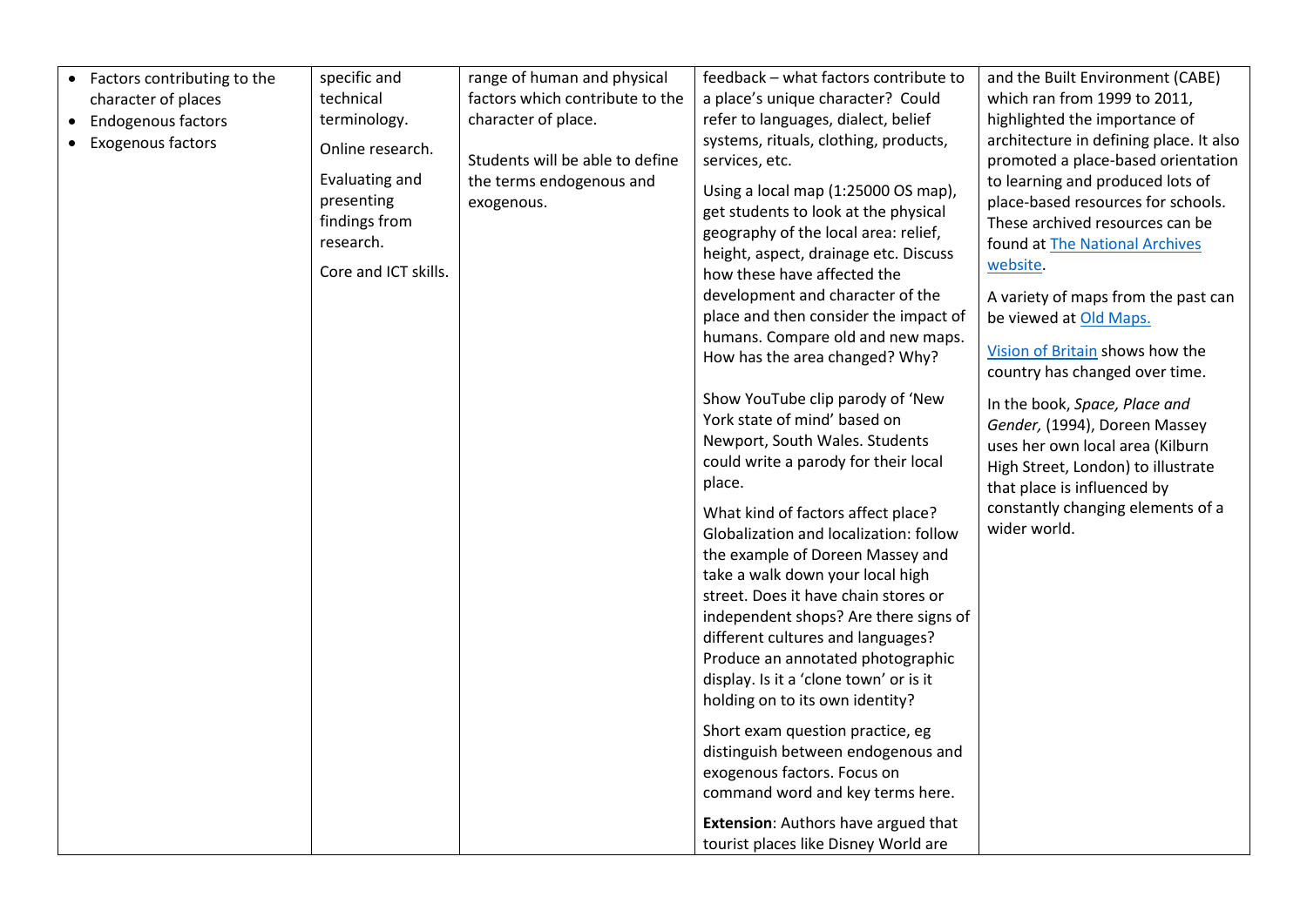|                                                                                                                                                                                                                                                                                                                                                                                                                                                                                                                                                                                                                                                                                                                |                                                                                                                                                                                                                                                                                                                                                                                                                              |                                                                                                                                                                                                                                                                                                                                                                                                                                                                                                                                                                                                     | not real places but 'placeless' places<br>or 'pseudo-places' with no real sense<br>of history or belonging. Discuss this<br>idea. Which other places might be<br>considered 'placeless'? (airports,<br>major hotels, etc). Have globalization<br>and digital technology increased<br>placelessness?                                                                                                                                                                                                                                                                                                                                                                                                                                                                                                                                                                                                     |                                                                                                                                                                                                                                                                                                                                                                                                                                                                                                                                                                                                                                                                                                                                                                                                                    |
|----------------------------------------------------------------------------------------------------------------------------------------------------------------------------------------------------------------------------------------------------------------------------------------------------------------------------------------------------------------------------------------------------------------------------------------------------------------------------------------------------------------------------------------------------------------------------------------------------------------------------------------------------------------------------------------------------------------|------------------------------------------------------------------------------------------------------------------------------------------------------------------------------------------------------------------------------------------------------------------------------------------------------------------------------------------------------------------------------------------------------------------------------|-----------------------------------------------------------------------------------------------------------------------------------------------------------------------------------------------------------------------------------------------------------------------------------------------------------------------------------------------------------------------------------------------------------------------------------------------------------------------------------------------------------------------------------------------------------------------------------------------------|---------------------------------------------------------------------------------------------------------------------------------------------------------------------------------------------------------------------------------------------------------------------------------------------------------------------------------------------------------------------------------------------------------------------------------------------------------------------------------------------------------------------------------------------------------------------------------------------------------------------------------------------------------------------------------------------------------------------------------------------------------------------------------------------------------------------------------------------------------------------------------------------------------|--------------------------------------------------------------------------------------------------------------------------------------------------------------------------------------------------------------------------------------------------------------------------------------------------------------------------------------------------------------------------------------------------------------------------------------------------------------------------------------------------------------------------------------------------------------------------------------------------------------------------------------------------------------------------------------------------------------------------------------------------------------------------------------------------------------------|
| <b>Week 3-4</b><br>• How humans perceive, engage<br>with and form attachments to<br>place and how they present<br>and represent the world to<br>others.<br>How places are represented in<br>a variety of different forms<br>such as advertising copy,<br>tourist agency materials, local<br>art exhibitions in diverse<br>media (eg Film, photography,<br>art, story, song etc) that often<br>give contrasting images to<br>that presented formally or<br>statistically.<br>Start to research and<br>construct the local place<br>study. For both place studies,<br>there should be an equal<br>focus on peoples lived<br>experience AND EITHER<br>changing demographic and<br>cultural OR<br>economic change. | Use of key subject<br>specific and<br>technical<br>terminology.<br>Collect, analyse<br>and interpret<br>information from<br>a range of<br>secondary sources<br>- including factual,<br>numerical and<br>spatial data.<br>Critical<br>questioning of<br>information, and<br>sources of<br>information.<br>Online research.<br>Evaluating and<br>presenting<br>findings from<br>research.<br>Core and ICT skills.<br>Fieldwork | Students can discuss the range<br>of factors that influence<br>perception of place and sense<br>of place.<br>Students understand the term<br>representation of place.<br>Students can provide examples<br>of different resources which<br>can be used to represent place<br>and acknowledge that they<br>may present contrasting<br>images.<br>Students can distinguish<br>between quantitative and<br>qualitative resources and start<br>to build up their local place<br>study.<br>Students can critically evaluate<br>the usefulness of a range of<br>quantitative and qualitative<br>resources. | Show some images of different places<br>and discuss why place stereotypes<br>may have occurred.<br>Ask students to reflect on the way<br>their lives are intertwined with that of<br>the places and the landscapes they<br>inhabit or introduce them to the more<br>subjective and personal responses of<br>others through poetry, art, novels etc.<br>They could then produce their own<br>poems, pictures, pieces of prose<br>showing their engagement with a<br>particular place. This could be done as<br>a cross-disciplinary exercise.<br>Opportunity for individual or group<br>presentations here.<br>Students will be keen to discuss the<br>impact of social media on place<br>representation and attachment. Show<br>the Social landmarks around the<br>world (from Facebook) image.<br>Use anecdotal evidence, web<br>research, historical documents and /<br>or newspapers and other media | An internet images search on 'place<br>stereotypes' throws up some<br>interesting and often amusing maps<br>both within and beyond the UK.<br>Independent article on 'Little<br>Britain: How the rest of the world<br>sees us'<br>Look at the London survey of<br>regional stereotypes, 2014<br>You could look at examples of so-<br>called green or environmental<br>poetry aimed at alerting readers to<br>environmental crises such as<br>disappearing species, pollution and<br>climate change (Alice Oswald, Owen<br>Sheers, Gillian Clarke) or new<br>popular nature writing such as<br>Roger Deakin (Wildwood), Robert<br>Macfarlane (The Wild Places).<br>Eleanor Rawling suggests a number<br>of strategies to engage senses,<br>feeling and emotions about Place in<br>her chapter entitled 'Reading and |
| NB The Place study (ies) could                                                                                                                                                                                                                                                                                                                                                                                                                                                                                                                                                                                                                                                                                 |                                                                                                                                                                                                                                                                                                                                                                                                                              |                                                                                                                                                                                                                                                                                                                                                                                                                                                                                                                                                                                                     |                                                                                                                                                                                                                                                                                                                                                                                                                                                                                                                                                                                                                                                                                                                                                                                                                                                                                                         |                                                                                                                                                                                                                                                                                                                                                                                                                                                                                                                                                                                                                                                                                                                                                                                                                    |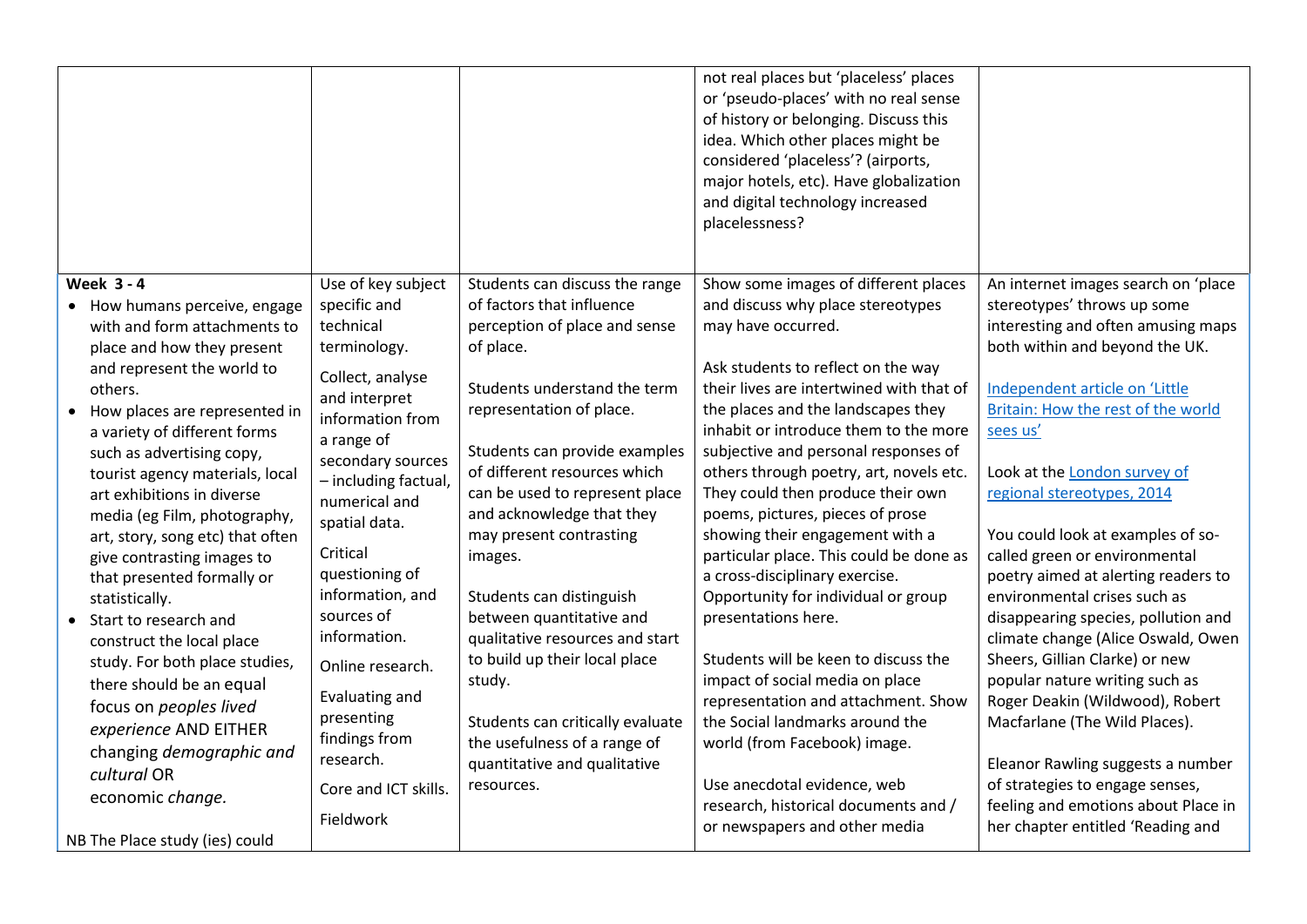| form the basis for the   | potential here. | reports to build and compare                                | writing Place', in Butt, G. (2011)                                                                         |
|--------------------------|-----------------|-------------------------------------------------------------|------------------------------------------------------------------------------------------------------------|
| fieldwork investigation. |                 | different stories of a place. Find                          | Geography, Education and the                                                                               |
|                          |                 | positive and negative articles/reports                      | Future. Facebook documents social                                                                          |
|                          |                 | for the same place to illustrate                            | landmarks around the world using                                                                           |
|                          |                 | different representations of place.                         | check-in data.                                                                                             |
|                          |                 | Discuss the impacts this can have on                        |                                                                                                            |
|                          |                 | an area.<br>Watch a series of TV clips from soap            | Look at the different ways in which<br>Liverpool is represented in<br>Smyth, F. (2016) 'Representations of |
|                          |                 | operas, crime dramas and sci-fi. How                        | place' in Geography Review: 29,4.                                                                          |
|                          |                 | do they represent different places?                         |                                                                                                            |
|                          |                 | Compare the different portrayals of                         |                                                                                                            |
|                          |                 | urban and rural areas.                                      | Read 'A short introduction to                                                                              |
|                          |                 |                                                             | Quantitative Geography' by Richard                                                                         |
|                          |                 | Show students a collection of<br>photographs or pictures of | Harris (2016) on the RGS website.                                                                          |
|                          |                 | art/sculpture/buildings and ask                             | For extension, read 'Globetrotting                                                                         |
|                          |                 | students to research who they were                          | adventures with the Bard', The Daily                                                                       |
|                          |                 | produced/built for and why. Students                        | Telegraph, 12 <sup>th</sup> April 2016.                                                                    |
|                          |                 | should then reflect on how this may                         |                                                                                                            |
|                          |                 | affect their representation of that                         |                                                                                                            |
|                          |                 | particular place. Examples include:                         |                                                                                                            |
|                          |                 | The Angel of the North,<br>$\bullet$                        |                                                                                                            |
|                          |                 | Gateshead                                                   |                                                                                                            |
|                          |                 | The Kelpies, Falkirk                                        |                                                                                                            |
|                          |                 | One World trade center, NYC                                 |                                                                                                            |
|                          |                 | Burj Khalifa, Dubai, UAE                                    |                                                                                                            |
|                          |                 | Trafalgar Square, London                                    |                                                                                                            |
|                          |                 | Guggenheim museum, Bilbao,                                  |                                                                                                            |
|                          |                 | Spain                                                       |                                                                                                            |
|                          |                 | Dismaland temporary                                         |                                                                                                            |
|                          |                 | exhibition, Weston-Super-                                   |                                                                                                            |
|                          |                 | Mare 2015.                                                  |                                                                                                            |
|                          |                 |                                                             |                                                                                                            |
|                          |                 | Extended exam question practice with                        |                                                                                                            |
|                          |                 | opportunity for peer assessment here                        |                                                                                                            |
|                          |                 |                                                             |                                                                                                            |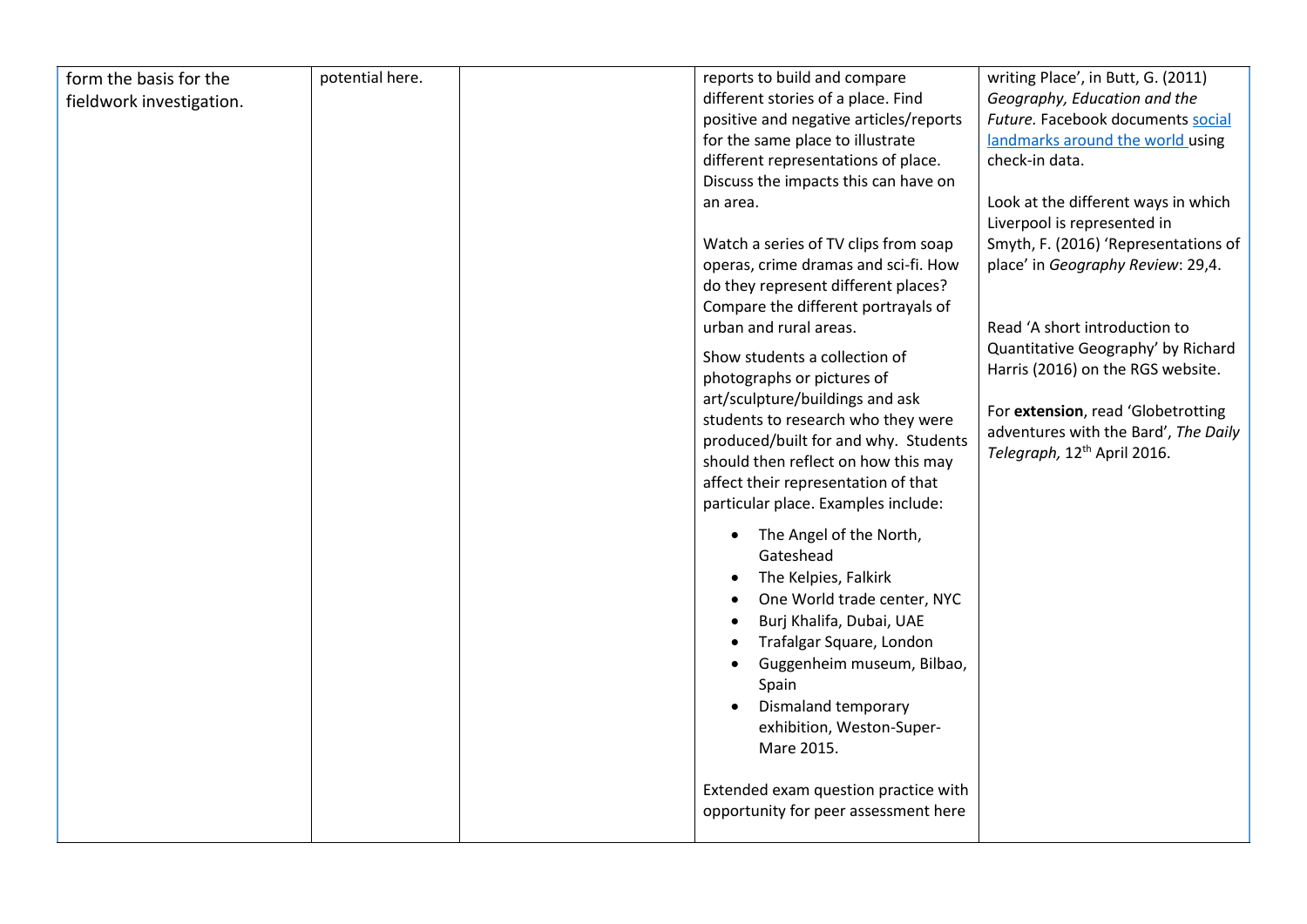|                                                                                                                                                                                                                                                                                                                                                                                                                                                                                                     |                                                                                                                                                                                                                                                              |                                                                                                                                                                                                                                                                                                                                                                                                                                 | Extension/cross-disciplinary: Think of<br>places associated with Shakespeare's<br>plays. How did Shakespeare know of<br>these places (he was rumoured to<br>have travelled little)? Why were they<br>set here? How has his work affected<br>these places today (eg Verona: Romeo<br>and Juliet)?                                                                                                                                                                                                                                                                                                                                                                                                                                                                                                                                                                |                                                                                                                                                                                                                                                                                                                                                                                                                                                                                                                                                                                                                                                                                                  |
|-----------------------------------------------------------------------------------------------------------------------------------------------------------------------------------------------------------------------------------------------------------------------------------------------------------------------------------------------------------------------------------------------------------------------------------------------------------------------------------------------------|--------------------------------------------------------------------------------------------------------------------------------------------------------------------------------------------------------------------------------------------------------------|---------------------------------------------------------------------------------------------------------------------------------------------------------------------------------------------------------------------------------------------------------------------------------------------------------------------------------------------------------------------------------------------------------------------------------|-----------------------------------------------------------------------------------------------------------------------------------------------------------------------------------------------------------------------------------------------------------------------------------------------------------------------------------------------------------------------------------------------------------------------------------------------------------------------------------------------------------------------------------------------------------------------------------------------------------------------------------------------------------------------------------------------------------------------------------------------------------------------------------------------------------------------------------------------------------------|--------------------------------------------------------------------------------------------------------------------------------------------------------------------------------------------------------------------------------------------------------------------------------------------------------------------------------------------------------------------------------------------------------------------------------------------------------------------------------------------------------------------------------------------------------------------------------------------------------------------------------------------------------------------------------------------------|
| <b>Week 5 - 6</b><br>• The impact of<br>relationships and<br>connections on people<br>and place with a focus on:<br>Changing demographic<br>1.<br>and cultural<br>characteristics<br>and<br>2. Economic Change and<br>social inequalities.<br>How the demographic,<br>socio-economic and<br>cultural characteristics of<br>places are shaped by<br>shifting flows of people,<br>resources, money and<br>investment.<br>Local place study<br>(ongoing).<br>Start to research distant<br>place study. | Collect, analyse<br>and interpret<br>information from<br>a range of<br>secondary sources<br>- including factual,<br>numerical and<br>spatial data.<br>Online research.<br>Evaluating and<br>presenting<br>findings from<br>research.<br>Core and ICT skills. | Students will appreciate that<br>places are dynamic and they<br>are always changing.<br>Students will be able to discuss<br>the impacts of globalisation on<br>place.<br>Students will be able to discuss<br>how places are shaped by<br>factors such as migration,<br>employment opportunities and<br>investment.<br>Students will recognize that<br>different places have<br>responded to these changes in<br>different ways. | How and why does migration affect<br>different places? Identify places which<br>have experienced mass immigration<br>and research the impacts of this.<br>Students could produce a mind map<br>here. This is also a good opportunity<br>to use the census to produce<br>geospatial data.<br>You could use the example of East<br>London here. It has experienced<br>significant change in recent years as a<br>result of migration and regeneration.<br>There is also a wealth of quantitative<br>and qualitative information to be<br>found about the area.<br>Use local and national newspaper<br>sources to research the different<br>attitudes towards gentrification and<br>regeneration in East London. There<br>were some interesting editorials after<br>the anti-gentrification protests in<br>2015. See also RGS online lecture on<br>gentrification. | For census data and social and<br>economic characteristics of places in<br>the UK, go to ONS Neighbourhood<br>statistics.<br>For interactive visualization of 2011<br>census data, go to the DataShine<br>website. You can also use the<br>'Maps' section of the Consumer<br>Data Research Centre website to<br>explore different areas.<br>An internet search on East London<br>Olympics regeneration will yield<br>many interesting resources. The<br>RGS website also has some useful<br>links.<br>Time Out article 'Stratford: then and<br>$now'$ .<br>Follow the daily blog of 'the gentle<br>author' who writes about life in and<br>around Spitalfields and Brick Lane in<br>East London. |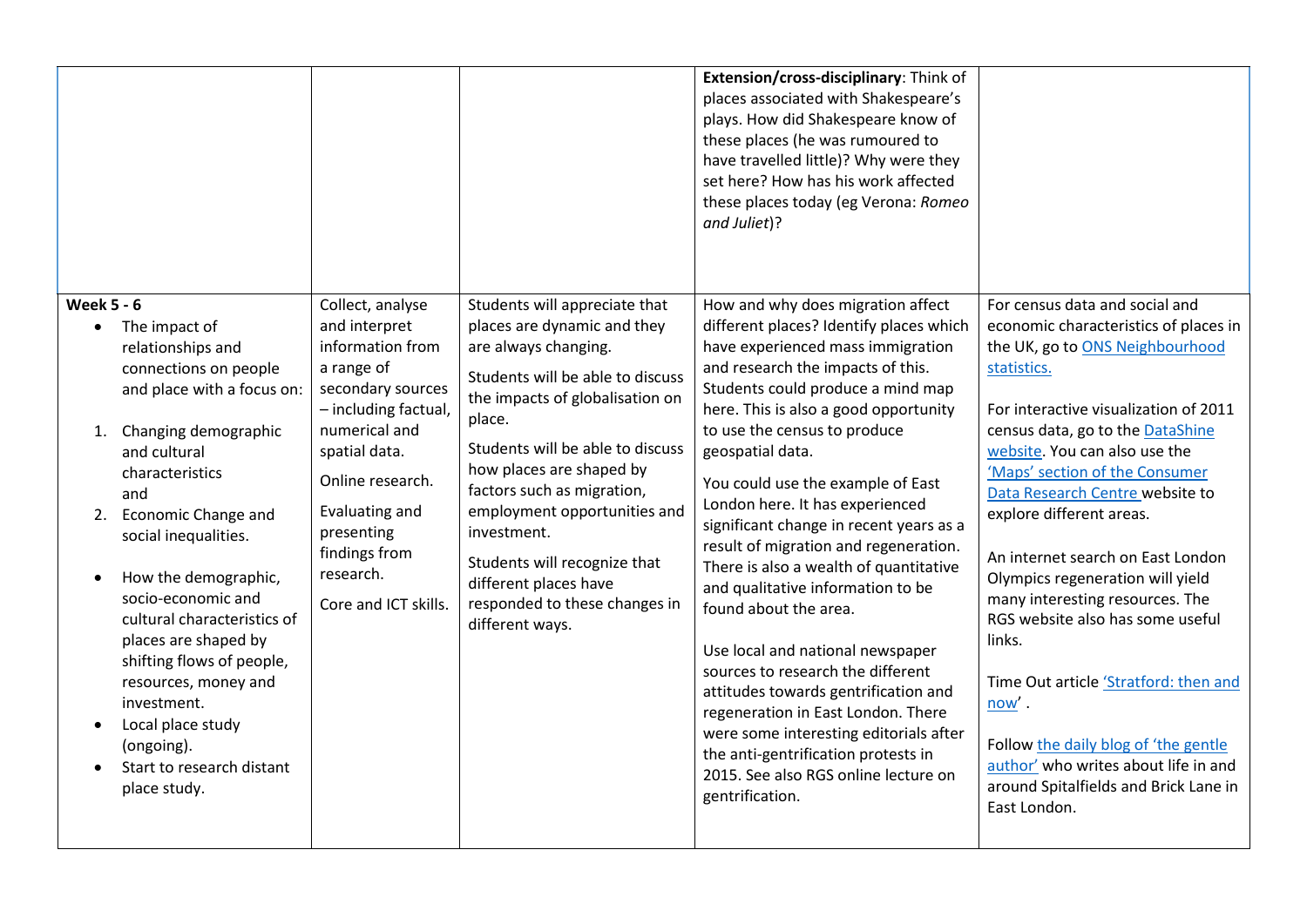|                                                                                                                                                                                                                                                                                                                                                                                                                                                                               |                                                                                                                                                                                                                                                              |                                                                                                                                                                                                                                                                                                                                                           |                                                                                                                                                                                                                                                                                                                                                                                                                                                                                                                                                                                                                                                                                                                                                                                                                                                                                                                                                                                                                             | Articles such as 'How power, money<br>and art are shifting to the East End'<br>(of London) can be found in The<br>Guardian.<br>The RGS has produced an online<br>lecture on gentrification                                                                                                                                                                                                                                             |
|-------------------------------------------------------------------------------------------------------------------------------------------------------------------------------------------------------------------------------------------------------------------------------------------------------------------------------------------------------------------------------------------------------------------------------------------------------------------------------|--------------------------------------------------------------------------------------------------------------------------------------------------------------------------------------------------------------------------------------------------------------|-----------------------------------------------------------------------------------------------------------------------------------------------------------------------------------------------------------------------------------------------------------------------------------------------------------------------------------------------------------|-----------------------------------------------------------------------------------------------------------------------------------------------------------------------------------------------------------------------------------------------------------------------------------------------------------------------------------------------------------------------------------------------------------------------------------------------------------------------------------------------------------------------------------------------------------------------------------------------------------------------------------------------------------------------------------------------------------------------------------------------------------------------------------------------------------------------------------------------------------------------------------------------------------------------------------------------------------------------------------------------------------------------------|----------------------------------------------------------------------------------------------------------------------------------------------------------------------------------------------------------------------------------------------------------------------------------------------------------------------------------------------------------------------------------------------------------------------------------------|
| Week 7<br>• The characteristics and<br>impacts of external forces<br>operating at different scales<br>including either government<br>policies or the decisions of<br>multi-nationals or the impacts<br>of international or global<br>institutions.<br>How past and present<br>connections within and<br>beyond localities shape places<br>and how past and present<br>development influences the<br>social and economic<br>characteristics.<br>Distant place study (ongoing). | Collect, analyse<br>and interpret<br>information from<br>a range of<br>secondary sources<br>- including factual,<br>numerical and<br>spatial data.<br>Online research.<br>Evaluating and<br>presenting<br>findings from<br>research.<br>Core and ICT skills. | Students will be able to<br>describe and explain the<br>impacts of either government<br>policies or the decisions of<br>multi-nationals or the impacts<br>of international or global<br>institutions on place.<br>Students will be able to detail<br>how past and present<br>development influences social<br>and economic characteristics<br>of a place. | Students to research examples of<br>external forces on place: government<br>policies such as regeneration<br>schemes; decisions of MNCS (Tata<br>Steel) or international or global<br>institutions (UN, IMF, World Bank)<br>and present findings to rest of the<br>class. Opportunity for individual or<br>group presentations here.<br>Detroit is a good example of<br>somewhere affected (both positively<br>and negatively) by the decisions of<br>major car manufacturers ('Motown'<br>nickname for Detroit). Ford have just<br>started to redevelop large areas of<br>Detroit - students could research this.<br>Get students to conduct a survey or<br>search newspaper websites to<br>compare the views of local people<br>with the local government and<br>corporate bodies involved in<br>marketing and regenerating places?<br>The London Olympics regeneration<br>wasn't welcomed by everybody for<br>example. Resources about the<br>impacts of the London Olympics on<br>East London are useful and plentiful. | Follow the developments after Tata<br>Steel announced plans to sell off<br>their British steel interests.<br>Look at current government<br>regeneration projects in the UK<br>Three minute clip about the<br>regeneration of Salford<br>The Guardian website is an<br>excellent resource for researching<br>topical issues.<br>Case study of Detroit: article about<br>'the decline of Detroit' and the Ford<br>development in Detroit |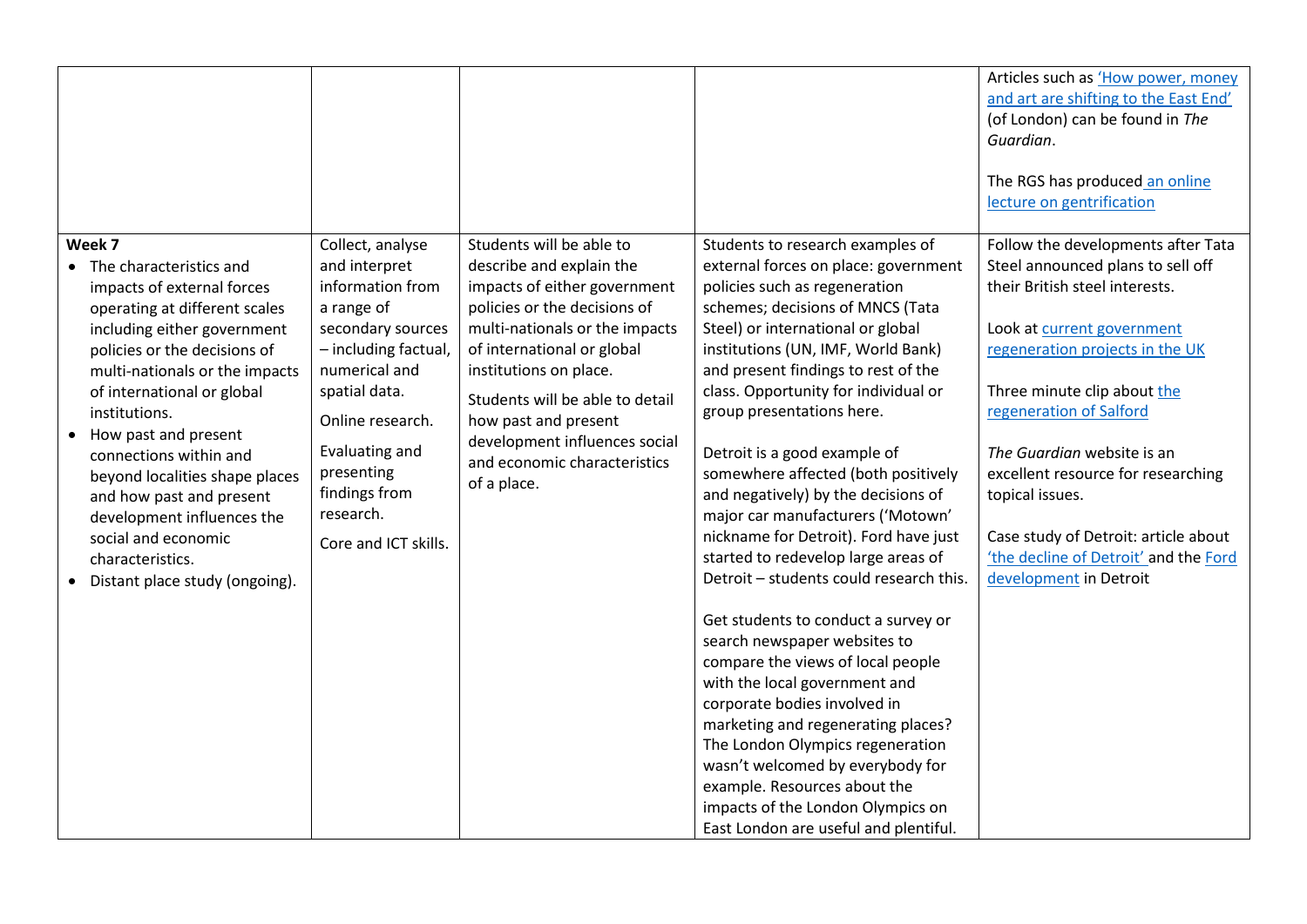|                                                                                                                                                                                                                                                                         |                                                                                                                                                                                                                                               |                                                                                                                                                                                                                      | Find and discuss examples of places<br>influenced by past development.<br>These might include former industrial<br>cities such as Birmingham, Liverpool,<br>Sheffield, Manchester and Glasgow or<br>mining towns. You could make links to<br>rebranding/reimaging here as well as<br>to the contemporary urban<br>environments topic looking at urban<br>regeneration and the use of industrial<br>or heritage quarters (Sheffield<br>industrial quarter). Consider how<br>industrial cities attracted migrants<br>and the subsequent impacts of mass<br>migration to British cities.                               |                                                                                                                                                                                                                                                                                                                                                                                                                                    |
|-------------------------------------------------------------------------------------------------------------------------------------------------------------------------------------------------------------------------------------------------------------------------|-----------------------------------------------------------------------------------------------------------------------------------------------------------------------------------------------------------------------------------------------|----------------------------------------------------------------------------------------------------------------------------------------------------------------------------------------------------------------------|---------------------------------------------------------------------------------------------------------------------------------------------------------------------------------------------------------------------------------------------------------------------------------------------------------------------------------------------------------------------------------------------------------------------------------------------------------------------------------------------------------------------------------------------------------------------------------------------------------------------|------------------------------------------------------------------------------------------------------------------------------------------------------------------------------------------------------------------------------------------------------------------------------------------------------------------------------------------------------------------------------------------------------------------------------------|
| <b>Week 8-9</b><br>• How external agencies,<br>including government,<br>corporate bodies and<br>community or local groups<br>make attempts to influence or<br>create specific place-meanings<br>and shape the actions of<br>people.<br>• Distant place study (ongoing). | Use of key subject<br>specific and<br>technical<br>terminology.<br>Collect, analyze<br>and interpret<br>information from<br>a range of<br>secondary sources<br>- including factual,<br>numerical and<br>spatial data.<br>Core and ICT skills. | Students understand the terms<br>place-marketing, rebranding<br>and reimaging and can provide<br>examples of where and why<br>these strategies have been<br>adopted.<br>Awareness of crowd-sourcing<br>and big data. | Discuss the meaning of the term<br>branding and how and why it is done.<br>Take The Guardian city logo quiz.<br>Students could investigate a place<br>they know or one of the following to<br>look at the causes and consequences<br>of rebranding (GeoFile 619<br>Reimaging settlements suggests some<br>fieldwork tasks):<br>Liverpool, Manchester, Barcelona,<br>Amsterdam, Copenhagen, Melbourne<br>and Hong Kong.<br>Crowd-sourcing and social media was<br>used in the 2013 rebranding of<br>Glasgow - the 'People make Glasgow<br>' campaign. This campaign is also<br>worth looking at in terms of peoples' | See The Guardian city logo quiz<br>See The Guardian datablog on city<br>branding<br>Glasgow rebranding resources at<br><b>People Make Glasgow</b><br>and <b>BBC</b> article on Glasgow's new<br>brand<br>'Case study of regeneration: the<br>Jewellery quarter, Birmingham' in<br>GeoFile, 642, April 2011<br>A case study of rebranding - El<br>Raval, Barcelona, GeoFile 635, Jan<br>2011<br>Reimaging settlements, GeoFile 619, |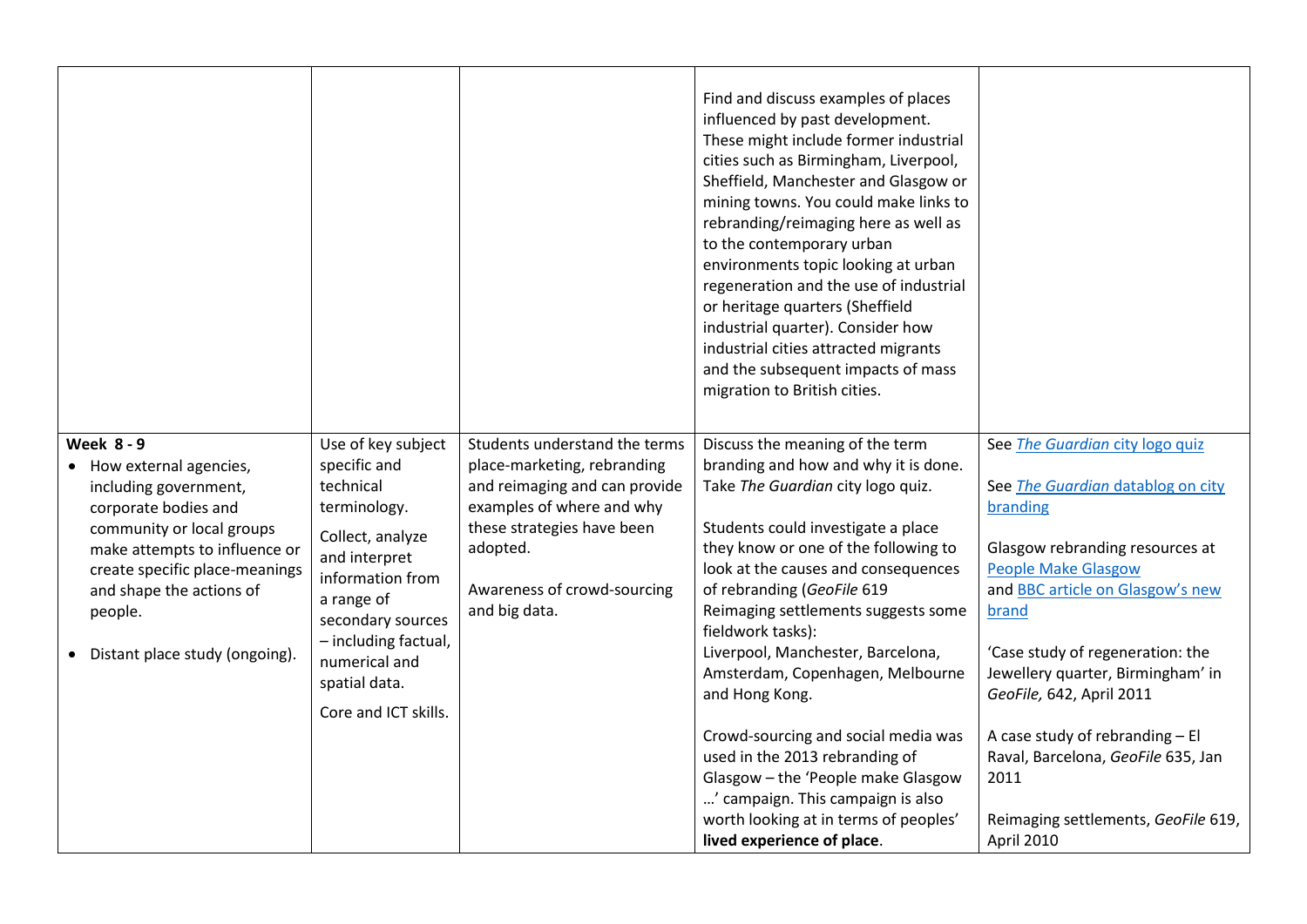|  | The Lake District National Park<br>authority has wanted to brand the<br>Lake District NP as the 'adventure<br>capital' of the UK to attract younger<br>visitors. What has it done and how | The Barcelona Field Studies Centre<br>has some useful resources and web<br>links about rebranding<br>Regenerating Liverpool: |
|--|-------------------------------------------------------------------------------------------------------------------------------------------------------------------------------------------|------------------------------------------------------------------------------------------------------------------------------|
|  | successful has it been with this<br>strategy? Watch BBC documentary                                                                                                                       | <b>Information at Liverpool Vision</b>                                                                                       |
|  | Tales from the National Parks: Lake                                                                                                                                                       | Article in The Guardian on negative                                                                                          |
|  | District.                                                                                                                                                                                 | stereotyping of Liverpool                                                                                                    |
|  | Rebranding of other rural areas has                                                                                                                                                       | How being 'Capital of Culture                                                                                                |
|  | been carried out - this is another area                                                                                                                                                   | transforms perceptions of Liverpool'                                                                                         |
|  | to research.                                                                                                                                                                              |                                                                                                                              |
|  |                                                                                                                                                                                           | Investigating rural rebranding,                                                                                              |
|  | Local groups involved in change could<br>include residents associations,                                                                                                                  | GeoFile, 676, Sept 2012                                                                                                      |
|  | heritage associations and social                                                                                                                                                          | Rural rebranding: a case study from                                                                                          |
|  | media. Students could research the<br>presence and role of these in their<br>local area.                                                                                                  | Shropshire in Geograhy Review,<br>27:1, Sept 2013                                                                            |
|  |                                                                                                                                                                                           |                                                                                                                              |
|  |                                                                                                                                                                                           |                                                                                                                              |
|  |                                                                                                                                                                                           |                                                                                                                              |
|  |                                                                                                                                                                                           |                                                                                                                              |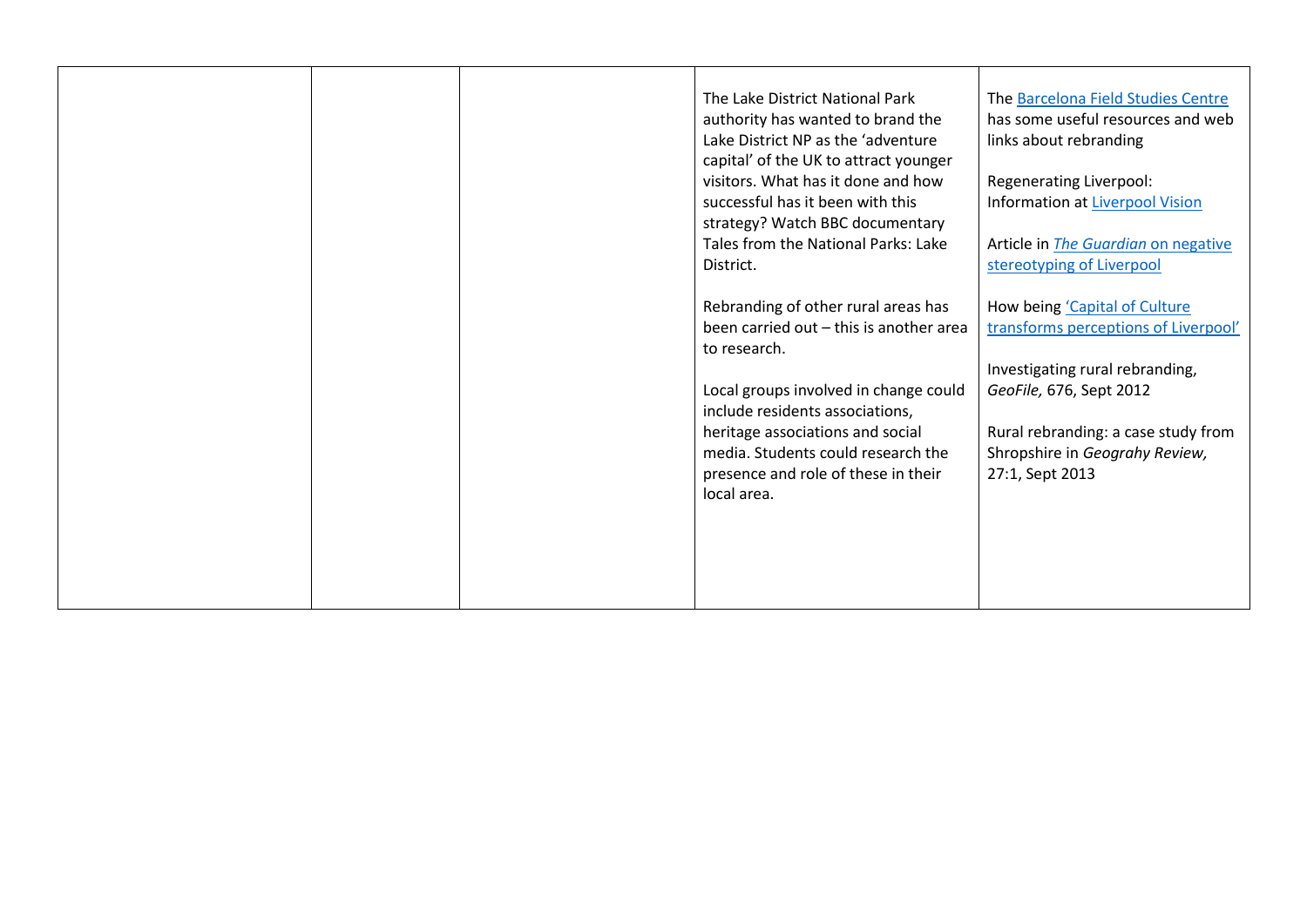| Place studies (weeks $2 - 9$ )    | Presentation,          | Students will be familiar with | Students should think of quantitative    | <b>Quantitative sources</b>               |
|-----------------------------------|------------------------|--------------------------------|------------------------------------------|-------------------------------------------|
|                                   | interpretation,        | the principles of research     | geography as being about telling         | 'A short introduction to                  |
| Two place studies are required:   | analysis and           | design and ways to collect     | geographical stories with data.          | <b>Quantitative Geography'</b> by Richard |
| one exploring the developing      | communication of       | data.                          | Q&A/discussion about potential           | Harris (2016) on the RGS website          |
| character of a place local to the | data.                  |                                | sources of quantitative data and their   |                                           |
| home or study centre and the      |                        | Students will engage with a    | limitations.                             | An overview of quantitative skills is     |
| other exploring the developing    | Retrieval and          | range of quantitative and      |                                          | provided in Holmes, D. (2016)             |
| character of a contrasting and    | manipulation of        | qualitative resources.         | Students will need a lot of time here    | 'Quantitative skills for Geographers'     |
| distant place.                    | secondary<br>datasets. | Students will be able to       | to research and construct their two      | in Geography Review: 29, 4.               |
| It is a good idea to start        |                        | critically evaluate data       | place studies.                           |                                           |
| constructing the place studies    | Use of geospatial      | categories and approaches.     |                                          | Resources on the RGS website at           |
| before the end of the topic.      | technologies such      |                                | Extension: Get students to find          | 'Teaching the census through GIS'         |
|                                   | as digital             | Awareness of crowd-sourcing    | examples of dodgy statistics,            |                                           |
|                                   | cartography and        | and big data.                  | misunderstandings and misuse of          | Holmes, D. 2016 'Using GIS with           |
|                                   | G.I.S.                 |                                | data, for example on the Bad Science     | census data' IN Geography Review,         |
|                                   | The use of             |                                | website or Full Fact website. Richard    | 29:3.                                     |
|                                   | different types of     |                                | Harris also provides examples of these   |                                           |
|                                   | data allows the        |                                | in his RGS paper.                        | For census data and social and            |
|                                   | development of         |                                |                                          | economic characteristics of places in     |
|                                   | critical               |                                | For lived experience of place, get       | the UK, go to ONS Neighbourhood           |
|                                   | perspectives on        |                                | students to design and conduct a         | statistics.                               |
|                                   | the data               |                                | questionnaire/survey to give to local    |                                           |
|                                   | categories and         |                                | people. Alternatively, they can look at  | For interactive visualization of 2011     |
|                                   | approaches.            |                                | ways of analysing social media           | census data, go to the DataShine          |
|                                   |                        |                                | sources such as Twitter, Facebook,       | website. You can also use the             |
|                                   | Maths and              |                                | Instagram and Pinterest for              | 'Maps' section of the Consumer            |
|                                   | numeracy.              |                                | experience of place.                     | Data Research Centre website to           |
|                                   | Crowd-sourcing         |                                |                                          | explore different areas.                  |
|                                   | and big data.          |                                | It is important to discuss with the      |                                           |
|                                   | Use and                |                                | students the ethical and socio-political | For localized data on information         |
|                                   | understanding of       |                                | implications of collecting, studying     | such as house prices, school results,     |
|                                   | methodological         |                                | and representing geographical data       | council tax and crime, go to:             |
|                                   | approaches             |                                | about human communities.                 | <b>Local Government Association</b>       |
|                                   | including              |                                |                                          |                                           |
|                                   | interviews.            |                                | Crowd-sourcing was used in the 2013      | <b>UK Local Area</b>                      |
|                                   |                        |                                | rebranding of Glasgow - the 'People      |                                           |
|                                   |                        |                                | make Glasgow ' campaign. This is         | <b>Check My Area</b>                      |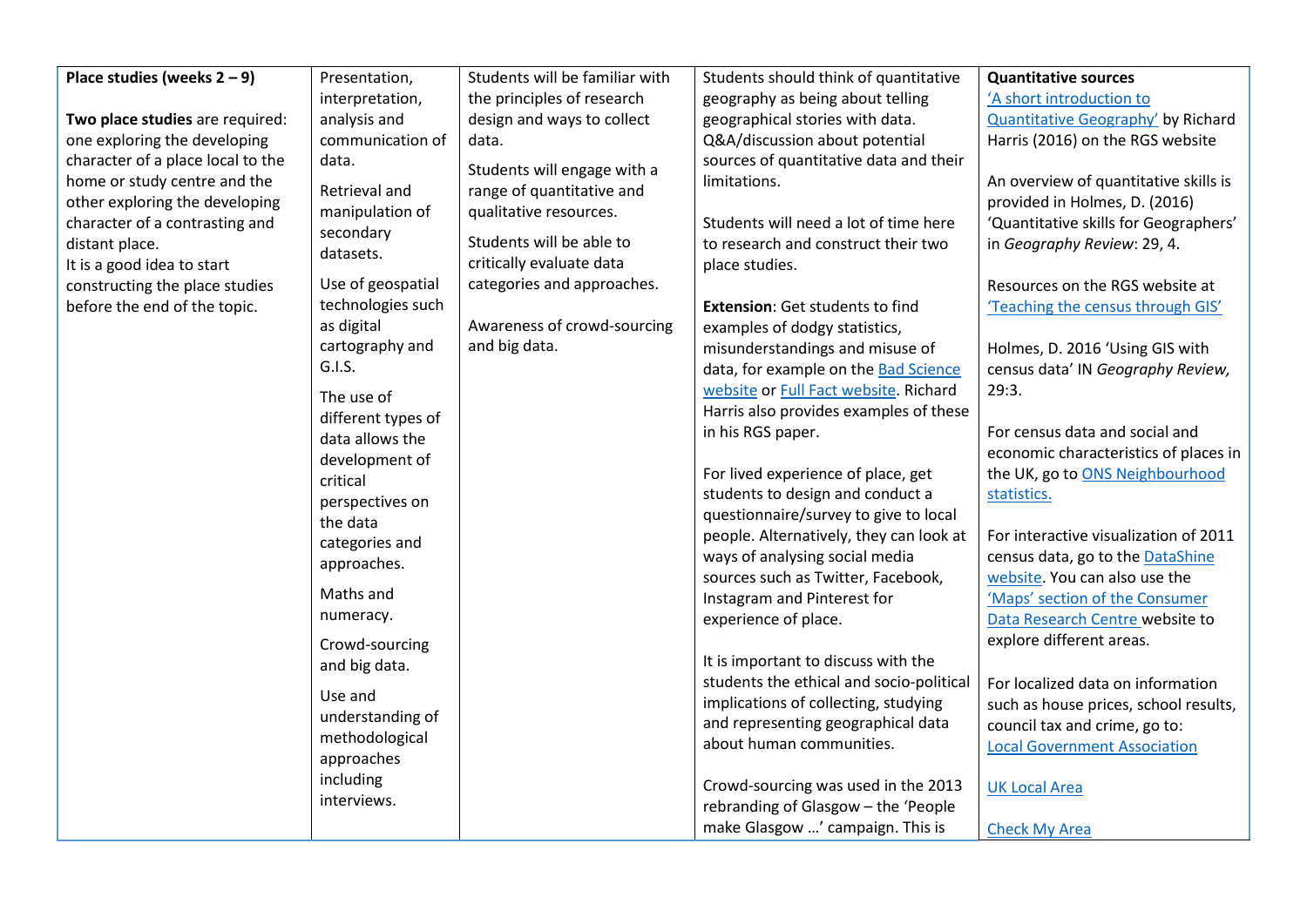| Core and ICT skills. | worth looking at as example of lived<br>experience of place.<br>Look at the impact of and use of social<br>media in representing place. Look at<br>the social landmarks according to<br>Facebook images. | For health-related data, see the<br><b>Public Health Outcomes Framework</b><br>Unconventional sources of data<br>have been used to produce maps<br>about London and the lives of the<br>people who live there at The                                        |
|----------------------|----------------------------------------------------------------------------------------------------------------------------------------------------------------------------------------------------------|-------------------------------------------------------------------------------------------------------------------------------------------------------------------------------------------------------------------------------------------------------------|
|                      |                                                                                                                                                                                                          | <b>Information Capital</b><br><b>Qualitative sources</b><br>Using mysteries to develop place                                                                                                                                                                |
|                      |                                                                                                                                                                                                          | knowledge in Teaching Geography:<br>41:1, Spring 2016.<br>The three chapters on Place in Butt,<br>G. (2011) Geography, Education and<br>the Future are useful in their<br>discussion of teaching Place using                                                |
|                      |                                                                                                                                                                                                          | qualitative resources.<br>Eleanor Rawling suggests a number<br>of strategies to engage senses,<br>feeling and emotions about Place in<br>her chapter entitled 'Reading and<br>writing Place', in Butt, G. (2011)<br>Geography, Education and the<br>Future. |
|                      |                                                                                                                                                                                                          | Look at examples of photoshopped<br>photographs at Mesogo.<br>Facebook documents social<br>landmarks around the world using                                                                                                                                 |